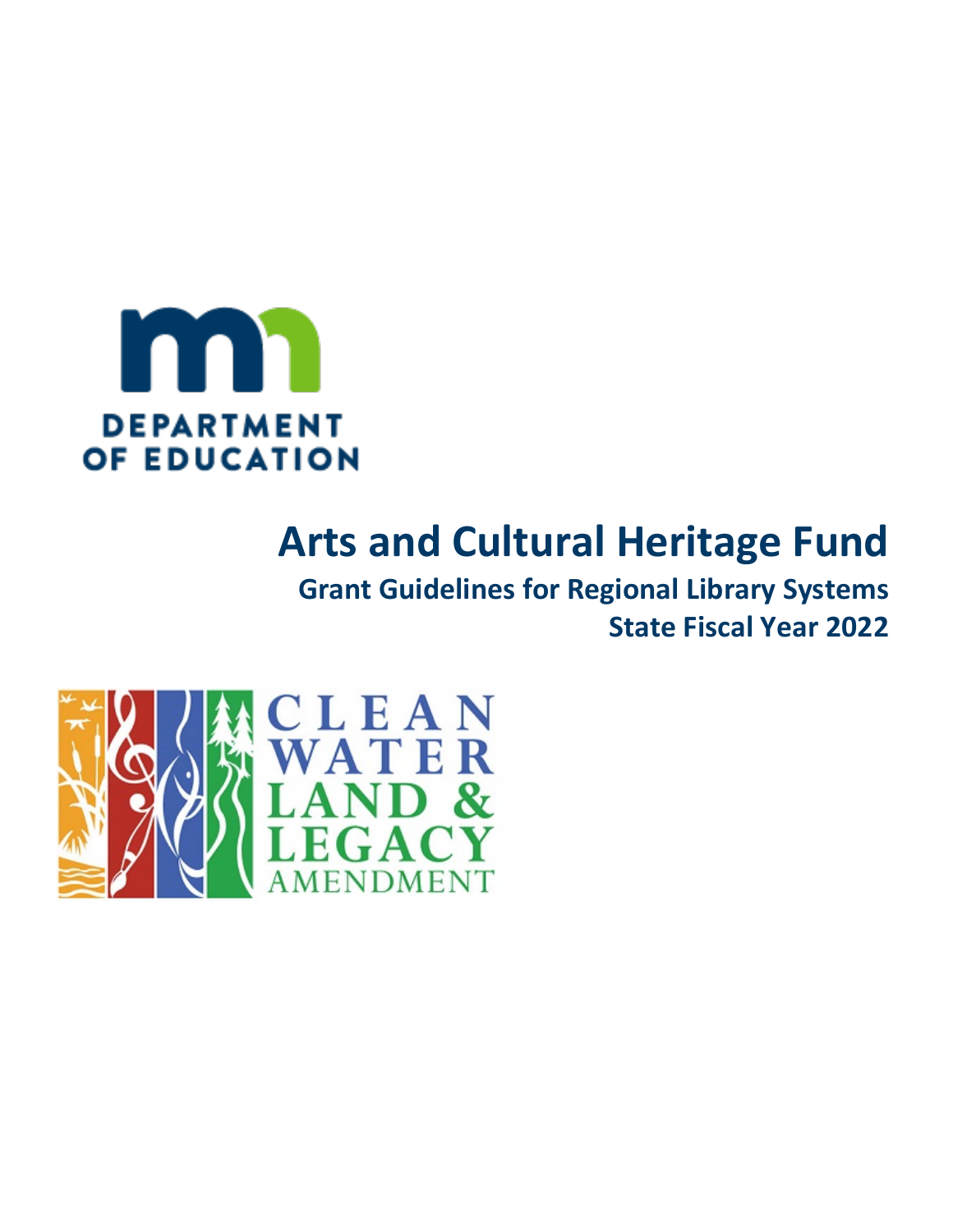# **TABLE OF CONTENTS**

|    | <b>Section I: Overview</b>                         | 3                           |
|----|----------------------------------------------------|-----------------------------|
| Α. | History                                            | $\ensuremath{\mathsf{3}}$   |
| В. | <b>Statutory Authority</b><br>Priorities           | $\mathsf{3}$<br>$\mathsf 3$ |
| C. |                                                    |                             |
| D. | Outcomes                                           | 4                           |
|    | <b>Section II: Accountability</b>                  | 5                           |
| А. | <b>Public Purpose Expenditures</b>                 | 5                           |
| В. | <b>Implementation Standards</b>                    | 5                           |
| C. | <b>Quarterly Financial Reporting Forms</b>         | 6                           |
| D. | Interim Progress Reports                           | 6                           |
| Ε. | <b>Completion Reports</b>                          | $\boldsymbol{7}$            |
| F. | Reporting Schedule                                 | 8                           |
| G. | Monitoring                                         | 8                           |
| Η. | Audits                                             | 8                           |
| I. | Publicity                                          | 8                           |
|    | <b>Section III: Grant Application and Payments</b> | 9                           |
| Α. | Application                                        | 9                           |
| В. | <b>Metered Payments</b>                            | 9                           |
| C. | <b>Budget Revisions</b>                            | 9                           |
| D. | Eligible/Ineligible Expenses                       | 9                           |
| Ε. | <b>Travel Expenses</b>                             | 10                          |
|    |                                                    |                             |
|    | <b>Section IV: Grant Provisions</b>                | 10                          |
| А. | <b>Grants Management Policies</b>                  | 10                          |
| В. | Payroll                                            | 10                          |
| C. | Conflicts of Interest                              | 11                          |
| D. | <b>Intellectual Property Rights</b>                | 11                          |
| Ε. | Continuation                                       | 11                          |
| F. | Cancellation                                       | 11                          |
| G. | Subcontracting/Contracting                         | 12                          |
| Η. | Equipment                                          | 12                          |
|    | <b>Section V: Definitions</b>                      | 12                          |
| А. | Activity                                           | 12                          |
| В. | Administration                                     | 13                          |
| C. | <b>Budget Revision Form</b>                        | 13                          |
| D. | <b>Direct Expenses</b>                             | 13                          |
| Ε. | <b>Financial Reporting Form</b>                    | 13                          |
| F. | Full Time Equivalent (FTE)                         | 13                          |
| G. | Interim Progress Report                            | 13                          |
| Η. | <b>Outcomes and Outputs</b>                        | 13                          |
| I. | Partnerships                                       | 14                          |
| J. | Project                                            | 14                          |
| К. | Statewide Initiative                               | 14                          |
| L. | Supplant vs. Supplement                            | 14                          |
|    | <b>Section VI: Contact Information</b>             | 14                          |
|    |                                                    |                             |
|    |                                                    |                             |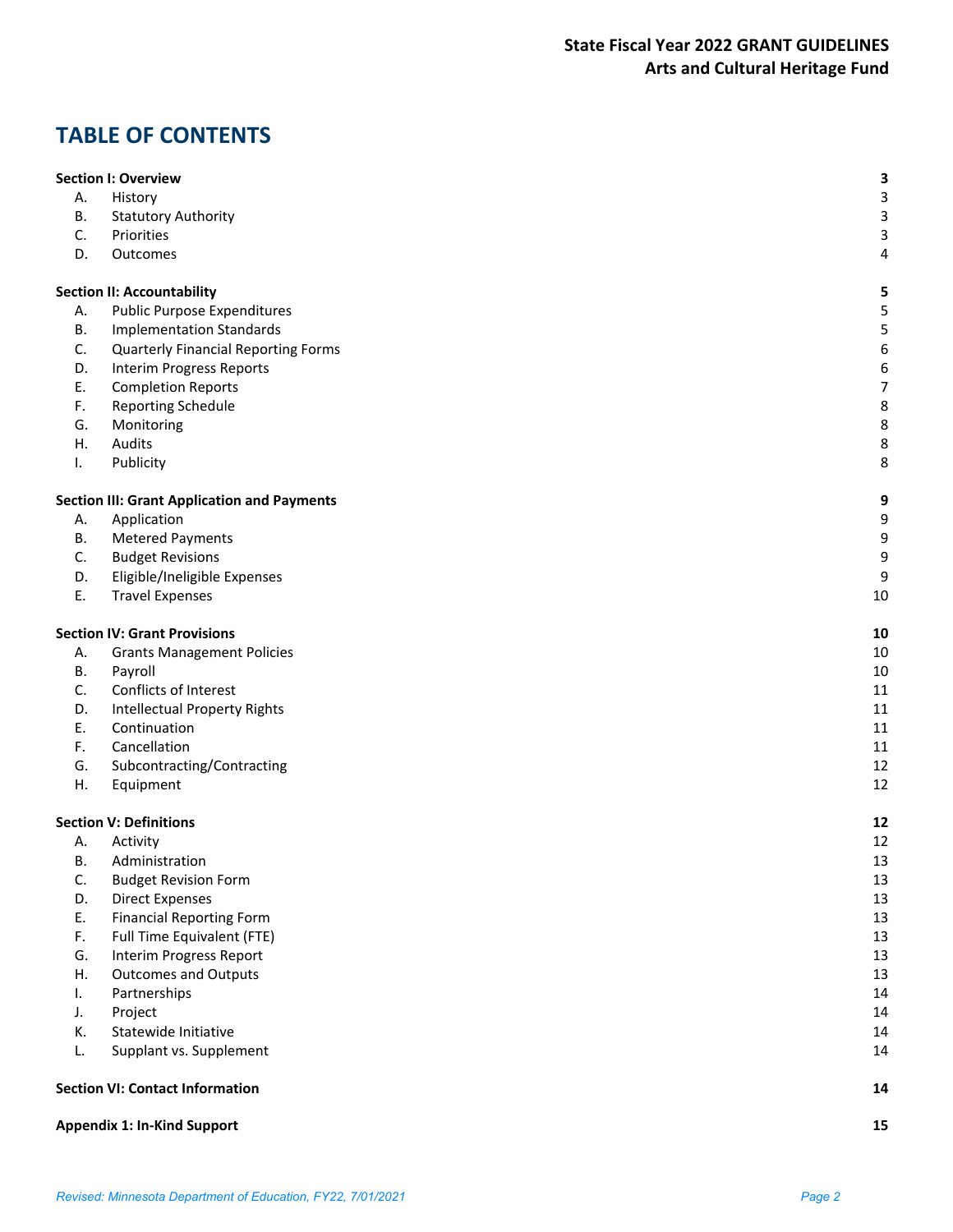# **Section I: Overview**

## **A. History**

Minnesota voters approved the [Clean Water, Land and Legacy Amendment](http://www.house.leg.state.mn.us/hrd/pubs/artculthf.pdf) in November 2008, which increased the sales tax rate by ⅜ of 1% and dedicated the receipts for natural resource and cultural heritage purposes. The Legacy Amendment's Arts and Cultural Heritage Fund (ACHF) created the opportunity for public libraries to provide educational opportunities in the arts, history, literary arts, and cultural heritage of Minnesota. Regional library systems receive a biennial ACHF appropriation that is administered by the Minnesota Department of Education (MDE).

#### **B. Statutory Authority**

Under 2021 [Minnesota Special Session Laws, Chapter 1—HF.No 13, Article 4, Section 2, Subdivision 5,](https://www.revisor.mn.gov/laws/2021/1/Session+Law/Chapter/1/) the Arts and Cultural Heritage Fund is appropriated to the Education Commissioner for grants to the twelve regional library systems to provide educational opportunities in the arts, history, literary arts, and cultural heritage of Minnesota. The funds may be used to sponsor programs provided by regional libraries, or to provide grants to local arts and cultural heritage organizations for projects in partnership with regional libraries.

Grant agreements [MDE refers to these as OGANs (Official Grant Award Notification)] entered into by the state and recipients should ensure that funds are spent only for the purposes specified in [Article XI, section 15](https://www.revisor.mn.gov/constitution/#article_11) of the Minnesota Constitution. OGANs also ensure that funds are spent only to supplement traditional sources of funding, and not as a substitute for these sources. Before funds can be spent, the OGAN must be signed by authorized representatives from the Minnesota Department of Education and the regional library system (grant recipient). Expenditures cannot be incurred prior to the date that the OGAN is signed by all parties and fully executed.

Arts and Cultural Heritage Funds may not be spent on activities unless they are directly related to and necessary for MDE's appropriation. Arts and Cultural Heritage Funds must not be spent on indirect costs or other institutional overhead charges that are not directly related to and necessary for educational opportunities in the arts, history, literary arts and cultural heritage of Minnesota. Arts and Cultural Heritage Funds must be spent in accordance with Minnesota Management and Budget's [Guidance to Agencies on Legacy Fund Expenditures.](https://www.leg.state.mn.us/docs/2015/mandated/150779.pdf)

ACHF funding may be used for the entire or partial costs of a project as long as the regional library system describes and reports on the cost of the entire project—attributing other sources of funding—and can demonstrate that it has sufficient resources to ensure that the entire project is completed. All ACHF-funded projects and activities must be located in Minnesota.

## **C. Priorities**

Th[e Legislative Guide: Principles for Use and Expected Outcomes of Funds from Dedicated Sales Taxes](http://www.legacy.leg.mn/sites/default/files/resources/HouseLegislativeGuide.pdf) adopted March 24, 2010, identifies ACHF funding priorities that include:

- Investments in arts, history, music and cultural activities that demonstrably help student achievement in schools.
- A sustainable climate in which artists can live and work.
- Funded activities can be successful beyond the life of the ACHF.
- A study of creative skill, a process of using creative skill, a product of the creative skills, or the audience's experience with the creative skill.
- Lifelong educational activities meant to impart knowledge, teaching a new creative skill, or further developing an existing skill in any arts discipline.
- Both tangible and intangible cultural heritage.
- Historic resources will be preserved for future generations.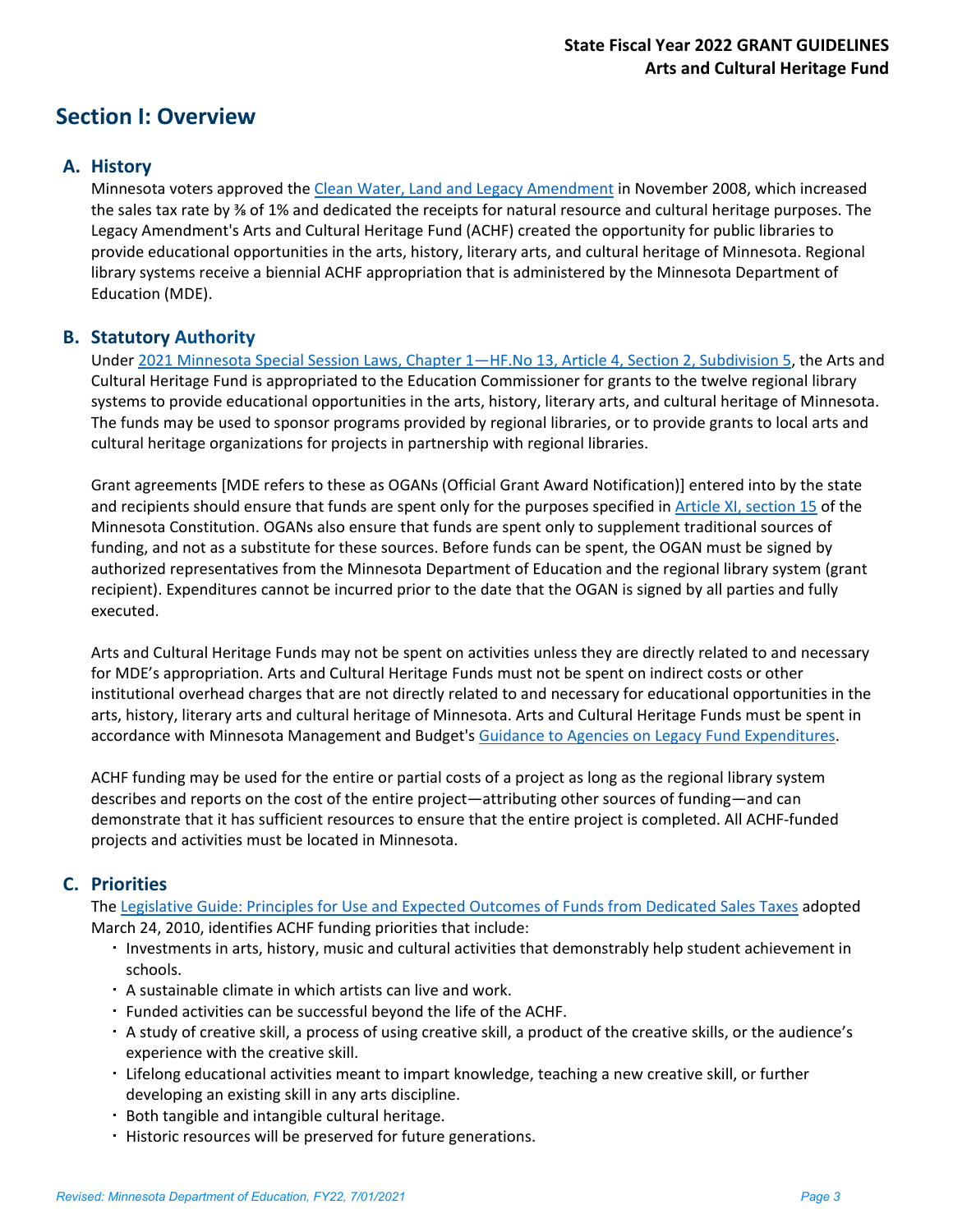#### **D. Outcomes**

According to [Minnesota Statutes § Chapter 129D, Section 17,](https://www.revisor.mn.gov/statutes/?id=129D.17) a project funded through ACHF must include measurable outcomes, and a plan for measuring and evaluating the results.

By statute, ACHF dollars must be used for projects that support **arts, arts education, arts access, and the preservation of Minnesota's history and cultural heritage**. The intent, activities, description, publicity and outcomes of projects all need to reflect the goals of the fund.

All projects must be reported in one or more of the following categories:

- Arts: Pertaining to visual, performing, media, literary or interdisciplinary art forms.
- Arts Access: Broadening arts opportunities by reducing or eliminating barriers to participation.
- Cultural Heritage: Preserving the values and traditions that identify Minnesotans collectively, and the distinctive values and traditions of the many groups and institutions that make up Minnesota.
- Education/Outreach: Educating, engaging, or disseminating arts, Minnesota history and/or cultural heritage information to an audience.
- Historic Preservation: The management and preservation of buildings, sites, structures, objects and landscapes that have historical or cultural significance.
- History: Preserving the evidence and telling the stories of human habitation and culture in the geographic area now known as Minnesota, from the earliest peoples to the present day.

Please ensure that these requirements can be met by all proposed projects. Future eligibility for money from the ACHF may be contingent upon all recipients satisfying all statutory requirements, as well as any additional requirements contained in applicable session law.

Th[e Legislative Guide: Principles for Use and Expected Outcomes of Funds from Dedicated Sales Taxes](http://www.legacy.leg.mn/sites/default/files/resources/HouseLegislativeGuide.pdf) adopted on March 24, 2010, identifies anticipated outcomes of the ACHF to be:

- Arts, culture and history will be interwoven into every facet of community life.
- There will be an increase in the number of Minnesotans of all ages, ethnicities, abilities and incomes who participate in the arts, culture and history.
- People will trust Minnesota's stewardship of public arts, culture and history funding.
- Arts, culture and history will thrive in Minnesota.
- Increased student exposure to professional performing arts, and the work of professional artists.
- Increased number of K-12 students who can affordably learn to read music and play a musical instrument, participate in dance, choral, drama and other performing arts for which financial barriers can limit access to this educational experience.
- Increase in the visual and literary artists in Minnesota who report that they earn over half of their income from their art.
- Increased focus on Minnesota artists in Minnesota museums and literary performances.
- Increased knowledge and awareness of the way that history affects people's lives and how that knowledge can help people make informed decisions for the future.

Outcomes of ACHF projects must be reported through MDE to the Legislative Coordinating Commission for inclusion on the [Legacy website.](http://www.legacy.leg.mn/) Required reporting asks for both proposed and realized outcomes as well as participation/attendance. Proposed outcomes should tie into the expected outcomes of ACHF funding as described in the [Legislative Guide.](http://www.legacy.leg.mn/sites/default/files/resources/HouseLegislativeGuide.pdf) Realized outcomes must state whether proposed outcomes were or were not achieved.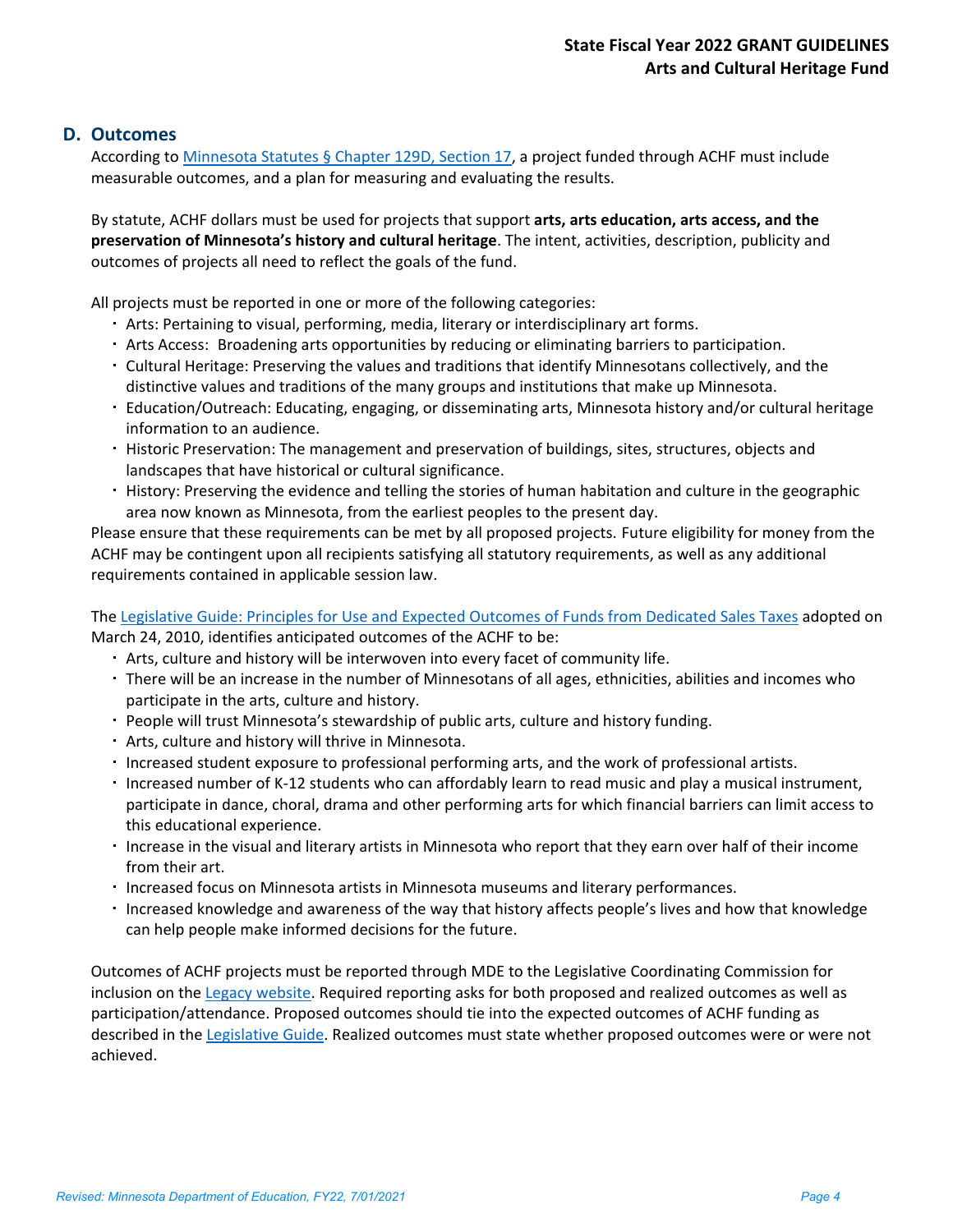The following are best practices for evaluation planning. When considering proposed outcomes, deciding how these outcomes could be measured, and planning the evaluation of a project's actual outcomes, it helps to consider:

- Understanding the project Reflect on the project and what aspects should be evaluated in light of the expected outcomes for ACHF funding.
- Focusing design Choose evaluation questions to guide the inquiry. Identify the type of evaluation that fits your goals, needs, timeline and budget.
- Gathering evidence Determine what information should/will be collected, from whom, how and when.
- Analyzing & interpreting data Ascertain how the information could be analyzed and used by your library system and other stakeholders.
- Sharing lessons Develop a plan for how your system will share what was learned/gained from the project.

Keep in mind that evaluation results are part of your system's larger report on why and how it spent its ACHF allocation. The results are posted to the LCC's Legacy website and can be accessed by the general public. On occasion, legislators, reporters and watchdog groups look to the website for information as well. Your library system may also wish to use the evaluation results to guide planning of future ACHF-funded projects.

Ten- and twenty-five-year goals for ACHF funding can be found in Minnesota: [State of Innovation.](http://www.legacy.leg.mn/sites/default/files/resources/ACHFFinal.pdf)

## **Section II: Accountability**

#### **A. Public Purpose Expenditures**

The Minnesota Constitution requires that proceeds of taxation must be used for public purposes. Because ACHF funding is derived from sales taxes, funds must be used for public purposes. The Minnesota Supreme Court has generally concluded that "public purpose" means an activity that meets all of the following standards:

- The activity will benefit the community as a body.
- The activity is directly related to functions of government.
- The activity does not have as its primary objective the benefit of a private interest.

#### **B. Implementation Standards**

Grants must be implemented according to standards, including conflict of interest standards, developed by the Minnesota Department of Administration's [Office of Grants Management.](http://www.mn.gov/admin/government/grants/)

ACHF expenditures should be determined in accordance with generally accepted accounting principles, and tracked according t[o Minnesota accounting policies and procedures.](http://www.mn.gov/mmb/accounting/state-financial-policies/index.jsp) These are in place to ensure the consistent treatment of all state expenditures, including ACHF expenditures. Agencies and sub-grantees should document carefully and be prepared to defend expenditures to legislators, internal and external auditors, stakeholders, and the public.

ACHF recipients are responsible for developing and maintaining adequate documentation of their expenditures. While the means and processes of this documentation can and should vary by organization, the resulting documentation should be sufficient to show that the need and reasonableness and consistent use criteria have been met. At a minimum, ACHF recipients should be prepared to demonstrate to an outside party that they have a logical system in place for determining expenditures, and that the system has been consistently applied within the organization. Additional information about accounting procedures from Minnesota Management and Budget can be found on th[e MMB website.](https://mn.gov/mmb/assets/MMB%20Final%20Legacy%20Fund%20Guidance%20Update%20Feb%209%202017_tcm1059-282041.pdf)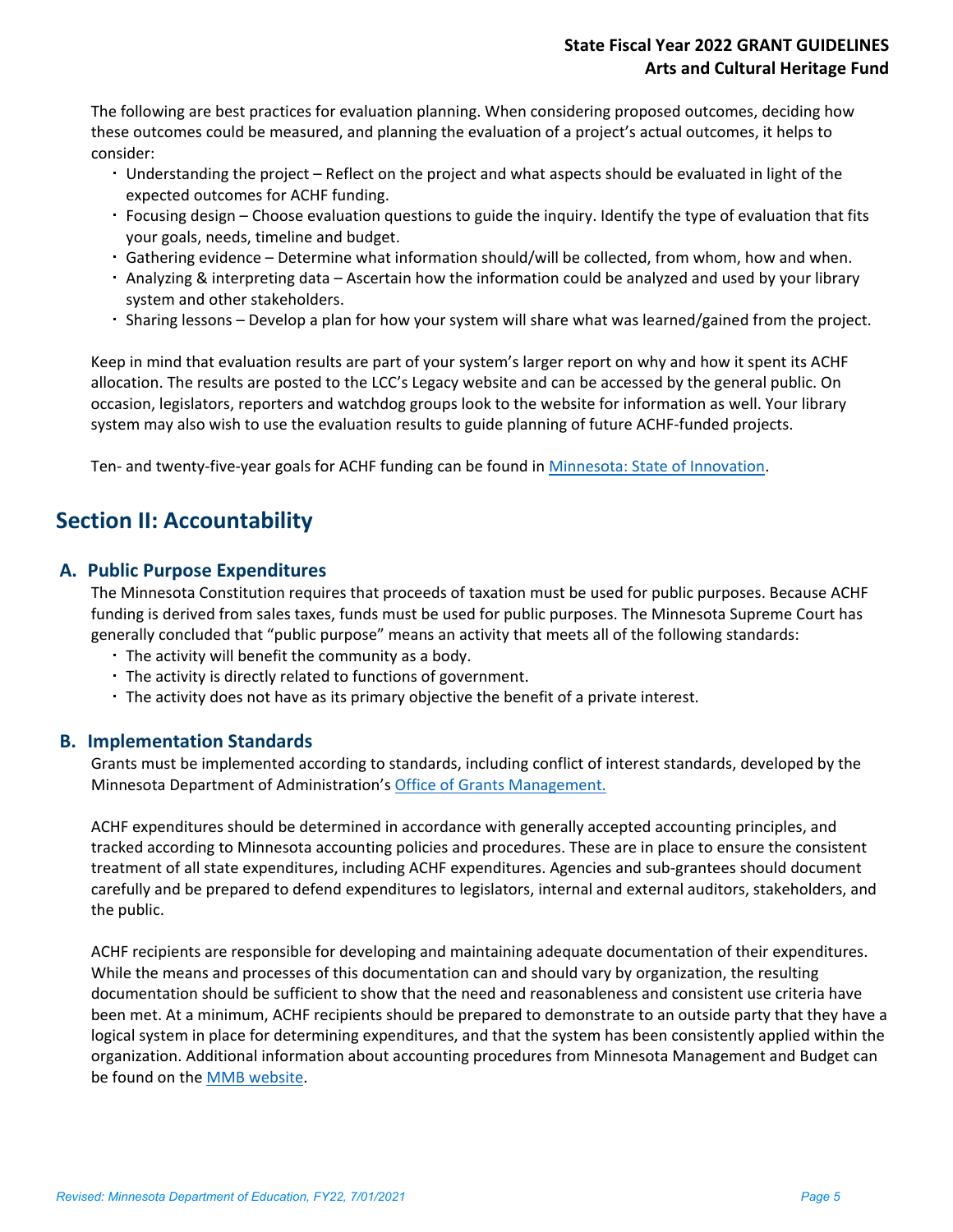#### **C. Quarterly Financial Reporting Forms**

The regional library system submits quarterly financial reporting forms (FRF) to MDE, as described in the Official Grant Award Notification (OGAN). FRFs let MDE know on a regular basis how much of the allocation has been spent. MDE supplies these forms to recipients each quarter.

#### **D. Interim Progress Reports**

On September 30 of each year, the regional library system submits an Interim Progress Report (IPR) for each fiscal year of ACHF funding that it is still spending. The system submits a separate report for each fiscal year. Projects that are funded across fiscal years should be reported in each fiscal year report, based on the funds expended toward that project in each fiscal year.

#### *Each fiscal year Interim Progress Report consists of two parts:*

1) **Executive Summary.** Submitted on a form supplied by MDE, an Executive Summary highlights two or three exemplary projects and summarizes statistical information including number of projects, total attendance, number of partnerships, total in-kind contributions, total administrative costs and total full-time equivalents funded with the fiscal year's ACHF dollars. MDE sends the Executive Summary form to regional library systems on or before June 30.

2) **Spreadsheet.** A spreadsheet with details required by the Legislative Coordinating Commission (LCC) about each of the projects paid for with funds from the identified fiscal year. The spreadsheets are used to report to the LCC, which in turn uploads the information to th[e Legacy website.](http://www.legacy.leg.mn/) MDE has created an online reporting form which exports project information into the required spreadsheet format. A regional library system may use its own reporting mechanism, so long as it is approved by MDE and results in a spreadsheet that contains the required information. If you do not have access to the MDE-created online reporting form, please contact Ashley Bieber at [ashley.bieber@state.mn.us.](mailto:ashley.bieber@state.mn.us) The MDE-created online reporting form is available year-round, and project information can be added to it at any time.

Required information includes:

- 1) Name of the project
- 2) Project description
- 3) Start and end dates of the project
	- The start date field should be the first date the project takes place; the end date should be the last date of a project
		- If it is a one-day project, the listed start and end dates should be the same
		- If the project includes multiple events, the start date should be the date of the first event and the end date should be the date of the final event
- 4) Fiscal year of ACHF allotment used for the project
- 5) Geographic location(s) of activities of the project
- 6) Amount of ACHF funding (from this fiscal year) used for the project
- 7) Amount and source(s) of any additional funding or leverage (see Appendix 1)
- 8) The organization name, organization authority's name, telephone number, address, and email address of the funding recipient
- 9) Proposed outcomes of the project
- 10) Actual measured outcomes and evaluation of project [\(as required by statute\)](https://www.revisor.mn.gov/statutes/?id=129D.17)
- 11) Specific [subject](http://www.legacy.leg.mn/subject-glossary) areas that a project addresses
	- Arts: Pertaining to visual, performing, media, literary or interdisciplinary art forms.
	- Arts Access: Broadening arts opportunities by reducing or eliminating barriers to participation.
	- Cultural Heritage: Preserving the values and traditions that identify Minnesotans collectively, and the distinctive values and traditions of the many groups and institutions that make up Minnesota.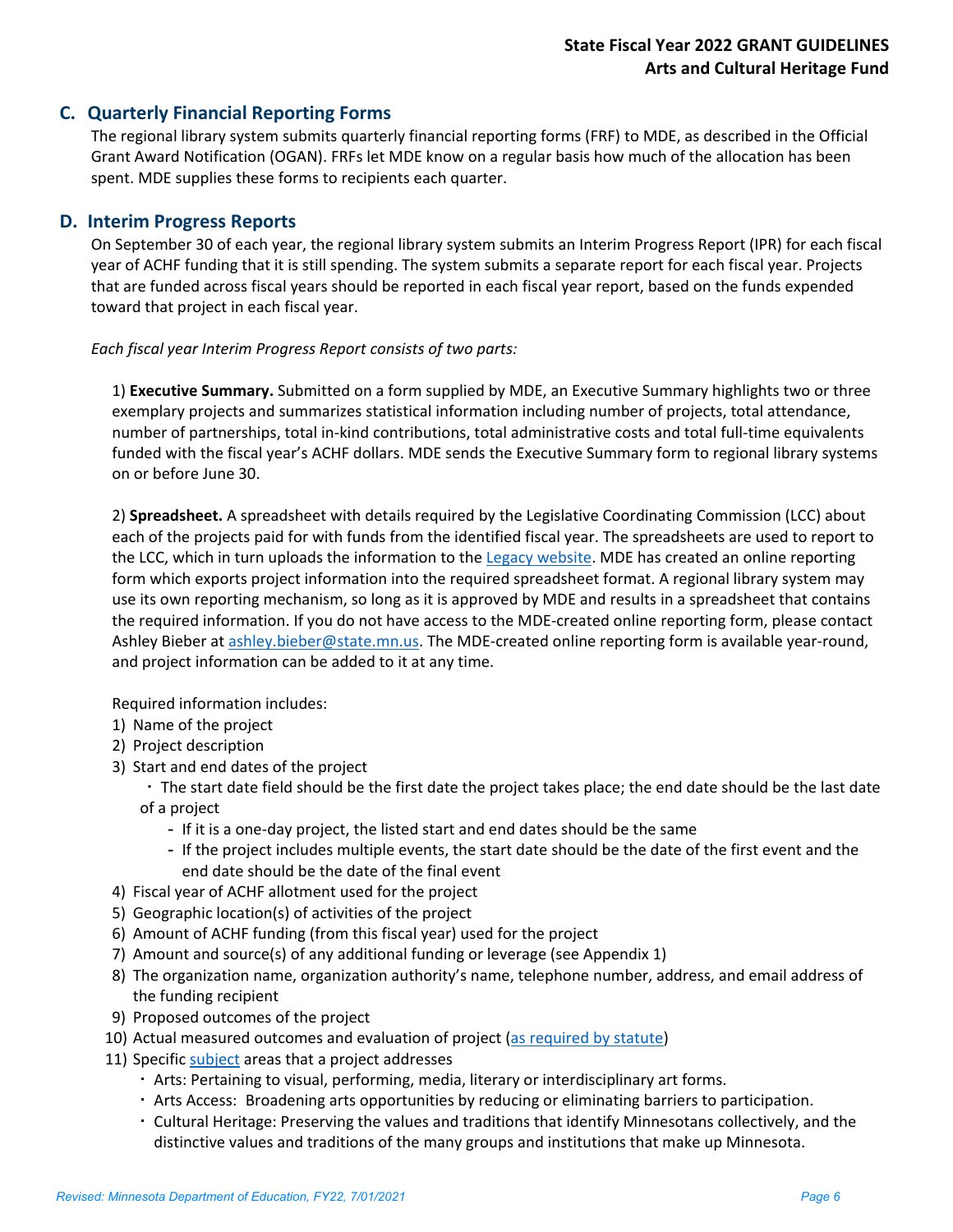- Education/Outreach: Educating, engaging, or disseminating arts, Minnesota history and/or cultural heritage information to an audience.
- Historic Preservation: The management and preservation of buildings, sites, structures, objects and landscapes that have historical or cultural significance.
- History: Preserving the evidence and telling the stories of human habitation and culture in the geographic area now known as Minnesota, from the earliest peoples to the present day.
- 12) Specific [activities](http://www.legacy.leg.mn/activities-glossary) undertaken for a project:
	- Assessment/Evaluation: Appraisal of the effectiveness of some existing or past action for the purposes of informing future actions
	- Digitization/Online Information Access: The transformation or creation of new or existing data or information into an electronic format or that publish or make such data or information accessible over the Internet
	- Education/Outreach/Engagement: Sharing of information or inclusion of outside entities for the purposes of educating, engaging, or disseminating information to some audience
	- Fund Administration: The selection, administration, or oversight of projects funded through ACHF
	- Grants/Contracts: Competitive grant programs or other monetary support of other entities to be used to meet the goals of ACHF
	- Preservation: Support the proper management, maintenance and conservation of buildings, sites, structures, objects and landscapes that have historical or cultural significance in Minnesota to ensure their availability for future generations
- 13) Counties in regional library system benefitting from project.

MDE is required to submit all regional library system IPR spreadsheets to the [Legislative Coordinating Commission](https://www.revisor.mn.gov/statutes/?id=3.303) (LCC) no later than January 15. The LCC posts the project information on the [Legacy website](http://www.legacy.leg.mn/) soon thereafter. MDE also posts information from the IPR Executive Summary forms to the Legacy website. Please use care when completing the IPR spreadsheet; the information that you submit is posted directly to the public Legacy website with minimal additional editing.

#### **E. Completion Reports**

When MDE receives an FRF showing that a regional library system has fully spent a fiscal year of funding, grants management staff supplies the regional library system with the necessary forms and instructions to file a Completion Report. Information in the Completion Report updates and adds to previously submitted Interim Progress Reports, and closes out the fiscal year's spending by itemizing on a project by project basis how the total allocation was spent. Please use care when completing the spreadsheet; the information that you submit is posted directly to the public Legacy website with minimal additional editing. Completion reports are due to MDE 90 days after the appropriation has been fully expended.

#### *A Completion Report has three parts – two required and one optional.*

Required:

- 1) **Executive Summary.** Submitted on a form supplied by MDE, the Executive Summary highlights two to three exemplary projects and summarizes statistical information including number of projects, total attendance, number of partnerships, total in-kind contributions, total administrative costs, and total full-time equivalents funded with the fiscal year's dollars.
- 2) **Spreadsheet.** A spreadsheet with details about each of the projects paid for with funds from the completed fiscal year, identical to the Interim Progress Report. The total of funds spent should add up to the regional library system's entire allocation for that fiscal year. State Library Services works closely with the Legislative Coordinating Commission to develop reporting forms that include all required data. The spreadsheet is created by exporting information entered via an online reporting form provided or approved by MDE. If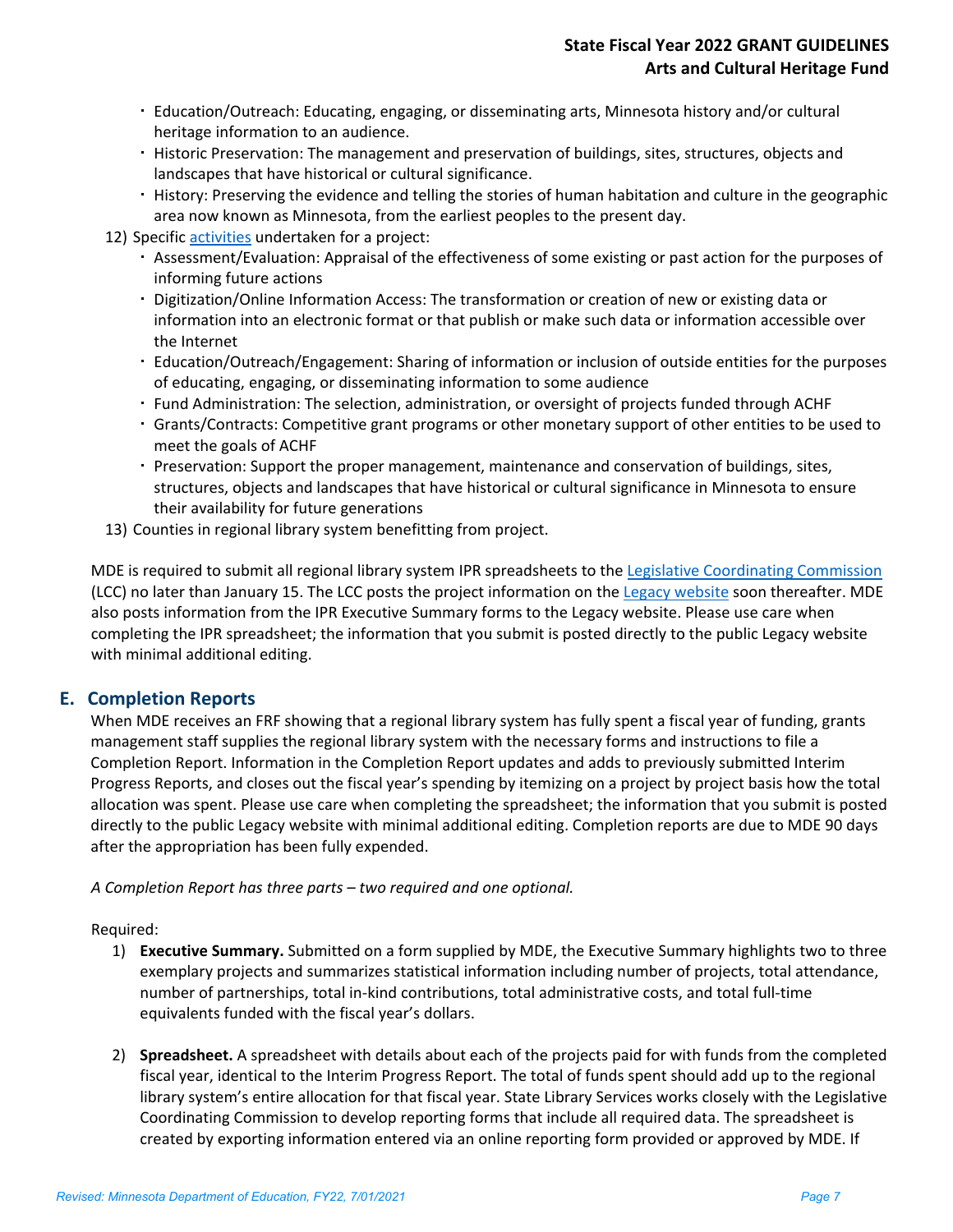you do not have access to the MDE-created online reporting form or are having difficulty using it, please contact [Ashley Bieber.](mailto:ashley.bieber@state.mn.us) The MDE-provided online reporting form is available year-round, and project information can be added to it at any time.

#### Optional:

3) **Illustrative Materials.** Selected promotional materials and high-resolution event photos in electronic format may be used to illustrate ACHF projects in public libraries on the Legacy website. While optional, these help to convey the value of your work.

#### **F. Reporting Schedule**

The schedule of FRF and IPR due dates is in the OGAN. MDE provides a fiscal year Completion Report form when funds have been reported as completely spent. Completion Reports are due 90 days following the receipt of report forms from MDE. FRFs and IPRs are no longer required when a regional library system has reported the exhaustion of fiscal year funds.

#### **G. Monitoring**

It is the policy of the State of Minnesota to conduct at least one monitoring visit per grant period on all state grants of over \$50,000 and to conduct at least annual monitoring visits on grants of over \$250,000. [\(Minnesota](https://www.revisor.mn.gov/statutes/?id=16b.97)  [Statutes §16B.97](https://www.revisor.mn.gov/statutes/?id=16b.97) and [Office of Grants Management policy 08-10\)](http://www.mn.gov/admin/images/grants_policy_08-10.pdf).

State agencies also conduct a financial reconciliation of the regional library system's expenditures at least once during the grant period on grants of over \$50,000. The regional library system must make expense receipts, employee timesheets, invoices, proof of payment (e.g. cancelled checks, bank statements, etc.) and any other supporting documents available upon request by the state.

MDE reserves the right to request an ACHF expenditure detail report/general ledger from your accounting system at any time.

#### **H. Audits**

The regional library system's books, records, documents and accounting procedures and practices of the regional library system or other party that are relevant to the grant or transaction are subject to examination by the granting agency and either the legislative auditor or the state auditor, as appropriate, for a minimum of six years from the grant agreement end date, receipt and approval of all final reports, or the required period of time to satisfy all state and program retention requirements, whichever is later (Minnesota Statutes §16B.98, Subdivision [8\)](https://www.revisor.mn.gov/statutes/?id=16b.98). All funds are subject to audit by the Office of the Legislative Auditor (OLA). In 2011, the OLA released [reports](http://www.auditor.leg.state.mn.us/ped/2011/legacysum.htm)  [on program audits of all four Legacy funds](http://www.auditor.leg.state.mn.us/ped/2011/legacysum.htm) and on financial audits of the Outdoor Heritage, Clean Water and Parks and Trails funds. In 2012, the OLA issued audits of six entities [\(including MDE\)](http://www.auditor.leg.state.mn.us/fad/pdf/fad1217.pdf) that spent money from the ACHF. Reports are available on the [OLA web site.](http://www.auditor.leg.state.mn.us/) In 2015, the OLA deferred a review of MDE's ACHF internal controls.

#### **I. Publicity**

All projects funded by the ACHF must publicly credit the fund when practicable. ACHF attribution should be included on the regional library system's website, brochures, advertisements, etc. Publicity and logo guidelines are detailed on the [Legacy website.](http://www.legacy.leg.mn/legacy-logo)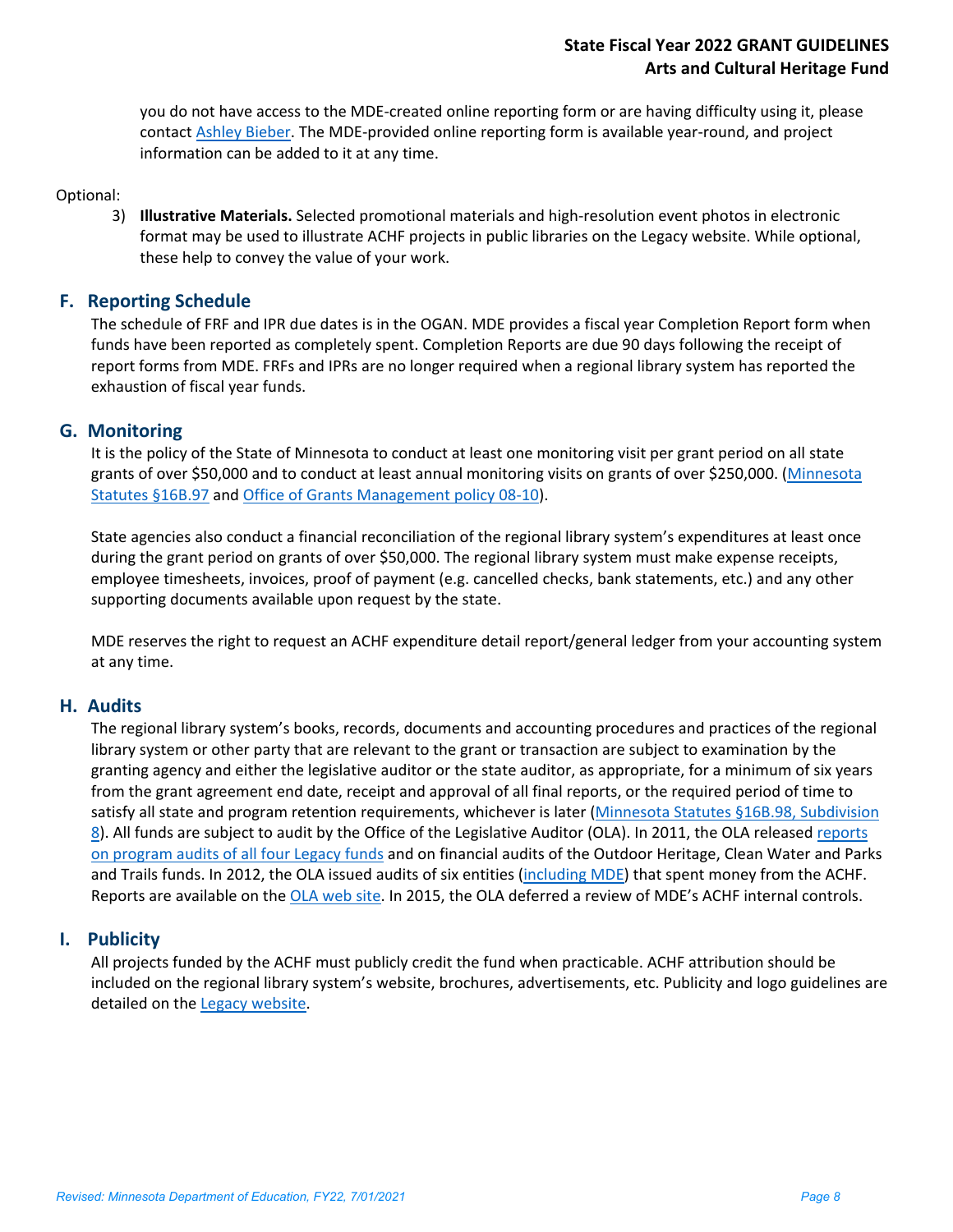# **Section III: Grant Application and Payments**

## **A. Application**

The ACHF application is developed and distributed by MDE and addresses the program's statutory requirements. The application consists of two parts: a narrative form including assurances with signature(s) and a completed budget form (Excel spreadsheet). Because funds are allotted using factors that are not known until after the application deadline, MDE provides an estimated application amount to each applicant. If the actual amount awarded varies more than 10% from the estimated amount, applicants are required to resubmit a grant budget. The twelve regional library systems are eligible to apply for 2022 ACHF grants, and funds are allocated as required by [legislation.](https://www.revisor.mn.gov/laws/?id=91&year=2017&type=0) The regional library system applicants submit a budget for the 2022 funds along with their application due to MDE by July 30, 2021. If population data is not available by July 30 from the Minnesota State Demographic Center, regional library systems will submit a revised budget for the 2022 funds when notified by State Library Services of the updated allocations.

Your approved application is the first half and the OGAN is the second half of your grant contract with MDE.

#### **B. Metered Payments**

MDE calculates each system's allocation as required by [appropriation language.](https://www.revisor.mn.gov/laws/2019/1/Session+Law/Chapter/2/) Ten equal (metered) payments are disbursed during State FY2022. Allocations are determined using the formula in Minnesota Statutes, § Chapter [134.355,](https://www.revisor.mn.gov/statutes/?id=134.355) subdivisions 3, 4, and 5, with the remaining 25% to be distributed to all qualifying systems in an amount proportionate to the number of qualifying system entities in each system.

#### **C. Budget Revisions**

Total budget line item deviations exceeding 10% of the total award must be approved in writing by MDE prior to the regional library system incurring the expenditure. MDE Grants staff supply regional library systems with Budget Revision Forms (BRF) both on a quarterly basis and upon request. Budget revision requests may be approved by [Ashley Bieber](mailto:ashley.bieber@state.mn.us) o[r Deb Rose](mailto:debra.rose@state.mn.us). Expenditures incurred on budget line item changes that exceed 10% of the total award for which prior approval has not been granted may not be approved. The revision request should describe and justify why the change is necessary. MDE staff may also request additional information about a budget change even if the budget line revision is less than 10% of the total award.

#### **D. Eligible/Ineligible Expenses**

Arts and Cultural Heritage Fund allocations

- May be spent only for arts, arts education, and arts access and to preserve Minnesota's history and cultural heritage
- Must be for projects located in Minnesota
- Must not be spent on indirect costs or other institutional overhead charges that are not directly related to and necessary for a specific project

Track only administrative costs for ACHF projects that are being paid for with ACHF funds. Total administrative costs for a fiscal year should be reported in both the Interim Progress and Completion Reports.

Direct expenses are those that can be identified specifically with a particular final cost of implementing an ACHFfunded project. Typical direct expenses are:

- Compensation of employees for the time devoted and identified specifically for the ACHF-funded project
- Cost of materials acquired, consumed, or expended specifically for the purpose of the ACHF-funded project
- Equipment specifically for the implementation of the ACHF-funded project
- Travel expenses incurred specifically for the purpose of the ACHF-funded project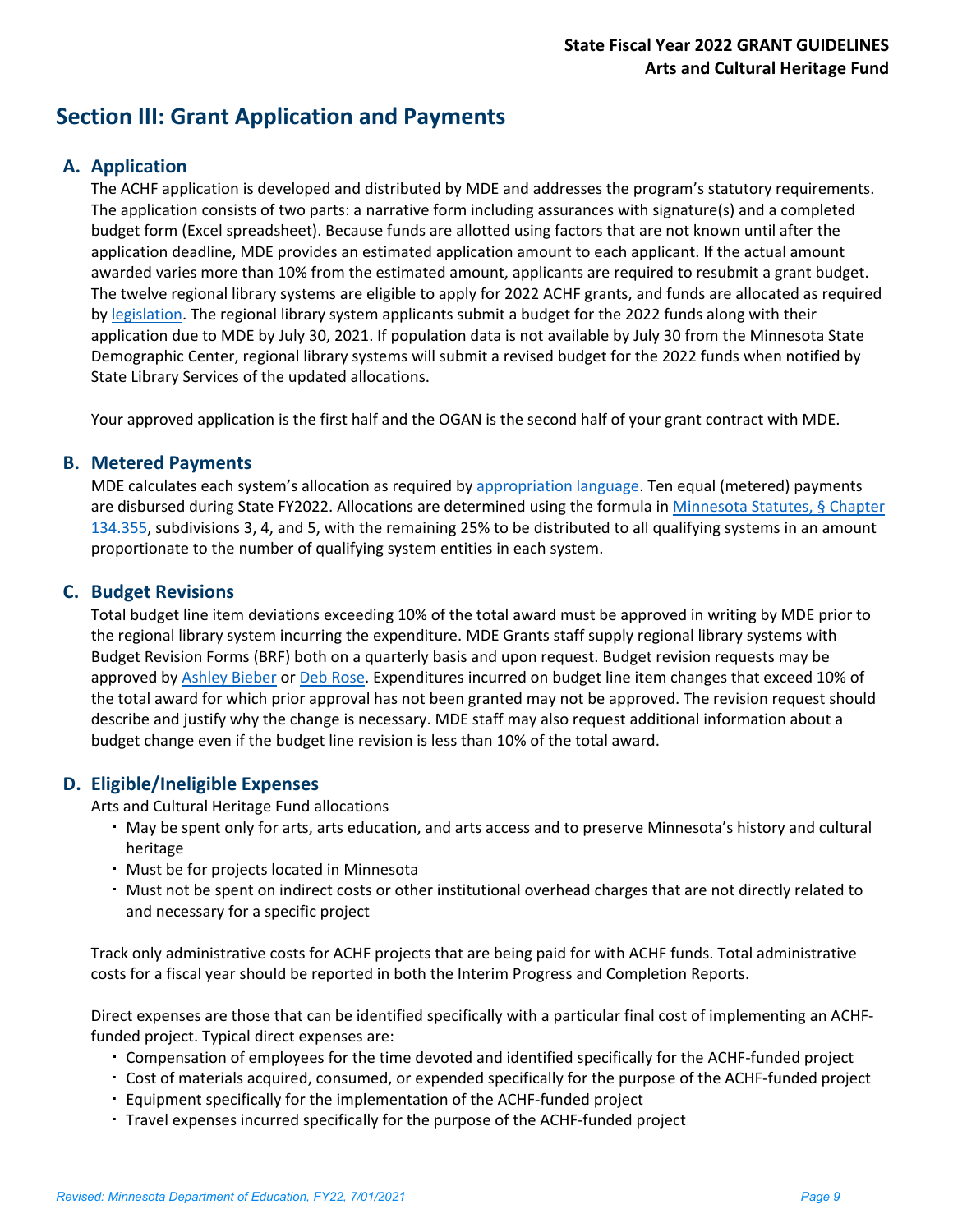Ineligible expenses include but are not limited to:

- Alcoholic beverages
- Staff entertainment
- Fundraising
- Taxes, except sales tax on goods and services
- Lobbyists, political contributions
- Bad debts, late payment fees, finance charges, or contingency funds
- Parking or traffic violations

Please refer to the following documents for guidance on eligible and ineligible expenditures:

- [MMB Guidance to Agencies on Legacy Fund Expenditure](https://mn.gov/mmb/assets/MMB%20Final%20Legacy%20Fund%20Guidance%20Update%20Feb%209%202017_tcm1059-282041.pdf)
- [Legislative Guide: Principles for Use and Expected Outcomes of Funds from Dedicated Sales Taxes adopted](http://www.legacy.leg.mn/sites/default/files/resources/HouseLegislativeGuide.pdf)  [March 24, 2010](http://www.legacy.leg.mn/sites/default/files/resources/HouseLegislativeGuide.pdf)
- [2 CFR Part 225](https://www.gpo.gov/fdsys/granule/CFR-2012-title2-vol1/CFR-2012-title2-vol1-part225/content-detail.html)

#### **E. Travel Expenses**

Travel expenses for staff, contractors and subcontractors are expected to meet the guidelines specified in section 15 of the curren[t Commissioner's Plan.](https://mn.gov/mmb/employee-relations/labor-relations/labor/commissioners-plan.jsp)

Supporting documentation (invoices, receipts, employee time records, proof of payment, etc.) must be maintained on file by the regional library system and made available upon request by the state.

## **Section IV: Grant Provisions**

Grant recipients must follow State of Minnesota statutes, grant practices, policies and best practices in administering funds. These include but are not limited to assurances in the grant application, the terms of the OGAN and:

#### **A. Grants Management Policies**

Grants funded by ACHF must be administered according to [Minnesota Statutes §16B.97 Subd. 4\(a\)\(1\),](https://www.revisor.mn.gov/statutes/?id=16b.97) and [§16B.98.](https://www.revisor.mn.gov/statutes/?id=16B.98) The responsible entity must account for all expenditures of funds. Grant funds must be encumbered prior to the execution of the grant agreement. A recipient may not incur expenses on the grant award prior to the execution of the grant agreement. Each regional library system should track its ACHF allocation and expenditures as a distinct, separate category within its accounting system.

#### **B. Payroll**

Payroll costs charged to ACHF funds must be tracked. Time records should indicate total hours worked per pay period and must segregate those that are charged to ACHF funds (unless the employee is included in the regional library system's indirect costs). Time records are to be signed by the employee and signed/approved by a supervisor.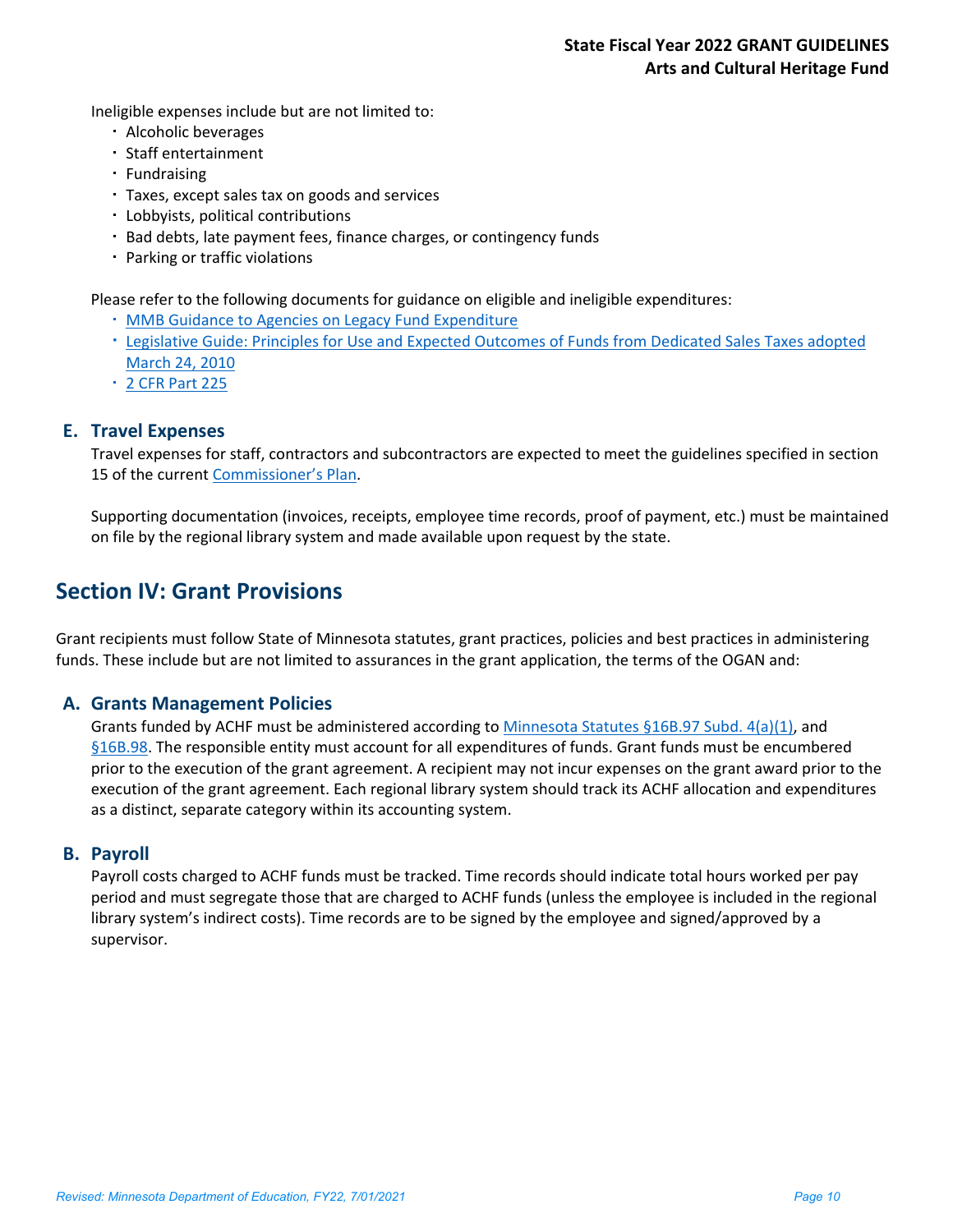## **C. Conflicts of Interest**

Under [Minnesota Statutes §16B.98](https://www.revisor.mn.gov/statutes/?id=16B.98) and [Office of Grants Management policy 08-01,](http://www.mn.gov/admin/images/grants_policy_08-01.pdf) the Department of Administration takes steps to prevent individual and organizational conflicts of interest.

Organizational conflicts of interest occur when:

- A regional library system or applicant is unable or potentially unable to render impartial assistance or advice to the department due to competing duties or loyalties
- A regional library system's or applicant's objectivity in carrying out the grant is or might be otherwise impaired due to competing duties or loyalties

In cases where a conflict of interest is suspected, disclosed or discovered, the applicant or regional library system will be notified and actions may be pursued, including but not limited to disqualification from eligibility for the grant award or termination of the grant agreement.

#### **D. Intellectual Property Rights**

- 1) **Use of Works and Documents.** The regional library system owns any Works or Documents developed by the system, its employees, agents, and subcontractors--either individually or jointly with others in the performance of this contract--unless otherwise negotiated by the regional library system with its subcontractor(s). The state has royalty free, non-exclusive, and irrevocable right to reproduce, publish, or otherwise use, and to authorize others to use, the Works or Documents for government purposes.
- 2) **Definitions.** "Works" means all inventions, improvements, discoveries (whether or not patentable or copyrightable), databases, computer programs, reports, notes, studies, photographs, negatives, designs, drawings, specifications, materials, tapes, and disks conceived, reduced to practice, created or originated by the regional library system, its employees, agents, and subcontractors, either individually or jointly with others in the performance of this contract. Works includes "Documents." Documents are the originals of any databases, computer programs, reports, notes, studies, photographs, negatives, designs, drawings, specifications, materials, tapes, disks, or other materials, whether in tangible or electronic forms, prepared by the regional library system, its employees, agents, or subcontractors, in the performance of this contract.

#### **E. Continuation**

Continuation of funding is contingent upon satisfactory performance. The regional library system is responsible for:

- Submitting an application with work plan and budget for Fiscal Year 2021 ACHF funds.
- Submitting statutorily-compliant reports on time.
- Ensuring all ACHF-funded projects comply with ACHF intent, goals and desired outcomes.
- Satisfying all applicable ACHF requirements.

#### **F. Cancellation**

- 1) **With or Without Cause.** An award contract may be cancelled by the state at any time, with or without cause, upon thirty (30) days' written notice to the regional library system. Upon termination, the regional library system is entitled to payment, determined on a pro rata basis, for services satisfactorily performed and for approvable expenditures.
- 2) **Due to Discontinued or Insufficient Funding.** It is expressly understood and agreed that in the event the funding to the state from appropriations by the Minnesota Legislature is not obtained and/or continued at an aggregate level sufficient to allow for the regional library system's program to continue operating, the grant shall immediately be terminated upon written notice by the state to the regional library system. The state is not obligated to pay for any services that are provided after notice and effective date of termination. However, the regional library system is entitled to payment, determined on a pro-rata basis, for services satisfactorily performed and approvable expenditures incurred prior to termination to the extent that funds are available.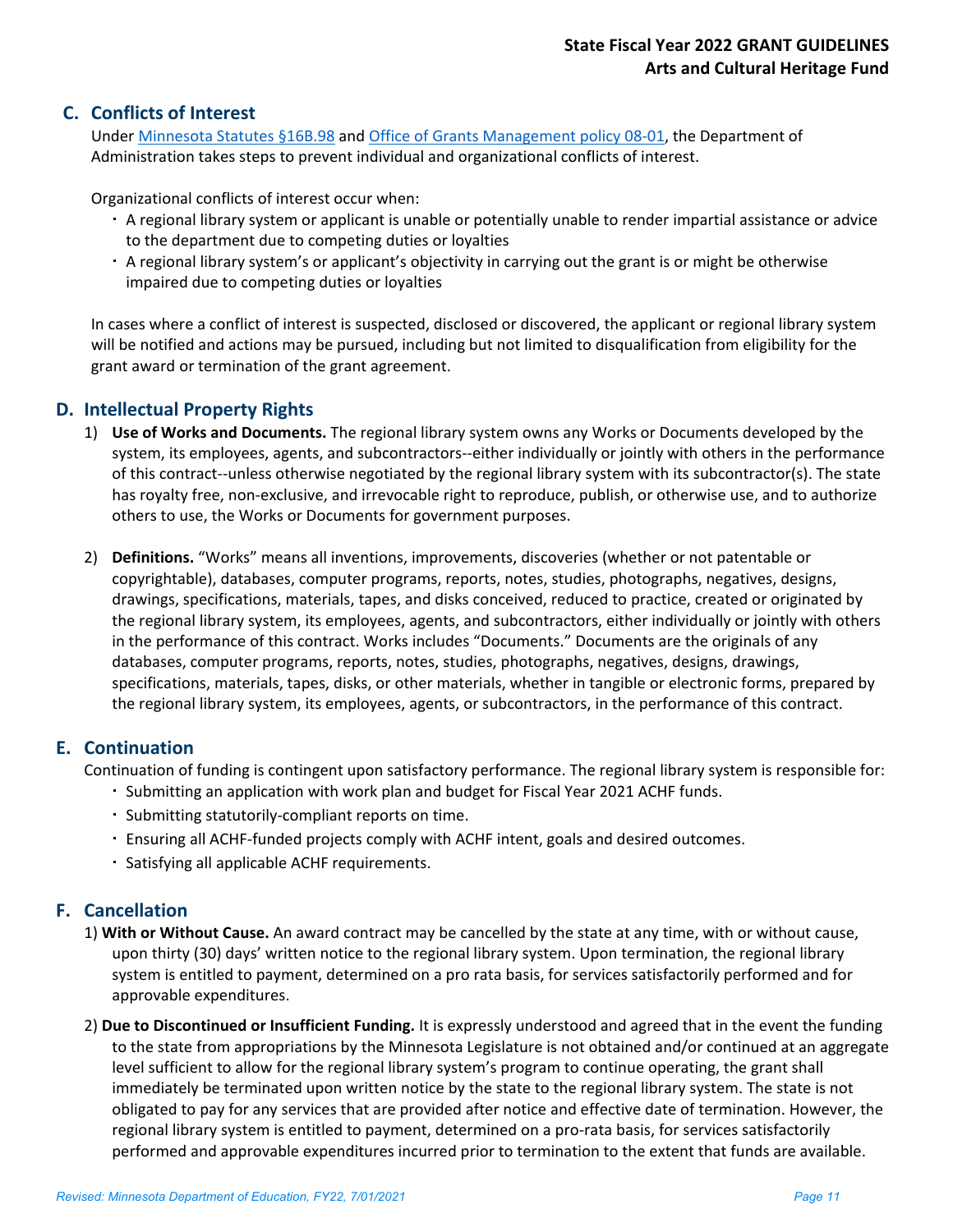The state is not assessed any penalty if the grant is terminated because of a decision of the Minnesota Legislature not to appropriate funds. The state must provide the regional library system notice within a reasonable time of the state receiving notice.

- 3) **Due to Failure to Comply.** The state may cancel an award contract immediately if the state finds that there has been a failure to comply with the provisions of an award, that reasonable progress has not been made, or that the purposes for which the funds were awarded/granted have not been or will not be fulfilled. The state may take action to protect the interests of the State of Minnesota, including the refusal to disburse additional funds and requiring the return of all or part of the funds already disbursed.
- 4) **In the event of any cancellation,** the state recovers any unexpended funds that have not been accounted for in an accepted financial report to the State.

#### **G. Subcontracting/Contracting**

If the regional library system deems it necessary to contract with outside resources for service delivery, consulting services or technical assistance, a formal agreement must be drawn. The negotiated fees should be reasonable and align with current costs for similar work. The contract executed with each contractor should not allow for work or obligations to begin before the execution of the OGAN and the contract should not extend beyond the end date of the grant award. The work duties should be clearly defined and should explain what initiative the work is related to and the outcome expected from the contractor, including deliverables. The contract should outline the payment and invoicing terms. If travel expenses are included as part of the contract terms, maximum travel reimbursement costs must align with the [Commissioner's Plan.](http://www.mmd.admin.state.mn.us/commissionersplan.htm) Receipts for travel reimbursements should be submitted along with expense reimbursement requests and invoices prior to reimbursements. The inclusion of a cancellation clause in your contracts is recommended. A copy of the contract agreement is to be retained by the regional library system.

#### **H. Equipment**

The regional library system should have in place a system for tagging and tracking inventory. If ACHF funds are used to purchase equipment, the system should include a plan for disposition of equipment after the grant ends.

# **Section V: Definitions**

#### **A. Activity**

An activity is a specific endeavor undertaken for a project. The Legislative Coordinating Commission has identified [specific activities](http://www.legacy.leg.mn/activities-glossary) tied to ACHF projects. All library projects employ one or more of the following activities:

- *Digitization/Online Information Access*: The transformation or creation of new or existing data or information into an electronic format or that publish or make such data or information accessible over the Internet.
- *Education/Outreach/Engagement*: Sharing of information or inclusion of outside entities for the purposes of educating, engaging, or disseminating information to an audience.
- *Fund Administration*: The selection, administration, or oversight of projects funded through the Arts and Cultural Heritage Fund, Clean Water Fund, Environment and Natural Resources Trust Fund, Outdoor Heritage Fund, or Parks and Trails Fund.
- *Grants/Contracts*: Competitive grant programs or other monetary support to other entities to be used for some specified purpose or to accomplish some specified goal.
- *Preservation*: Support the proper management, maintenance and conservation of buildings, sites, structures, objects and landscapes that have historical or cultural significance in Minnesota to ensure their availability for future generations.
- *Research*: Systematic, scientific inquiry into some concept to discover or refine understanding of a concept.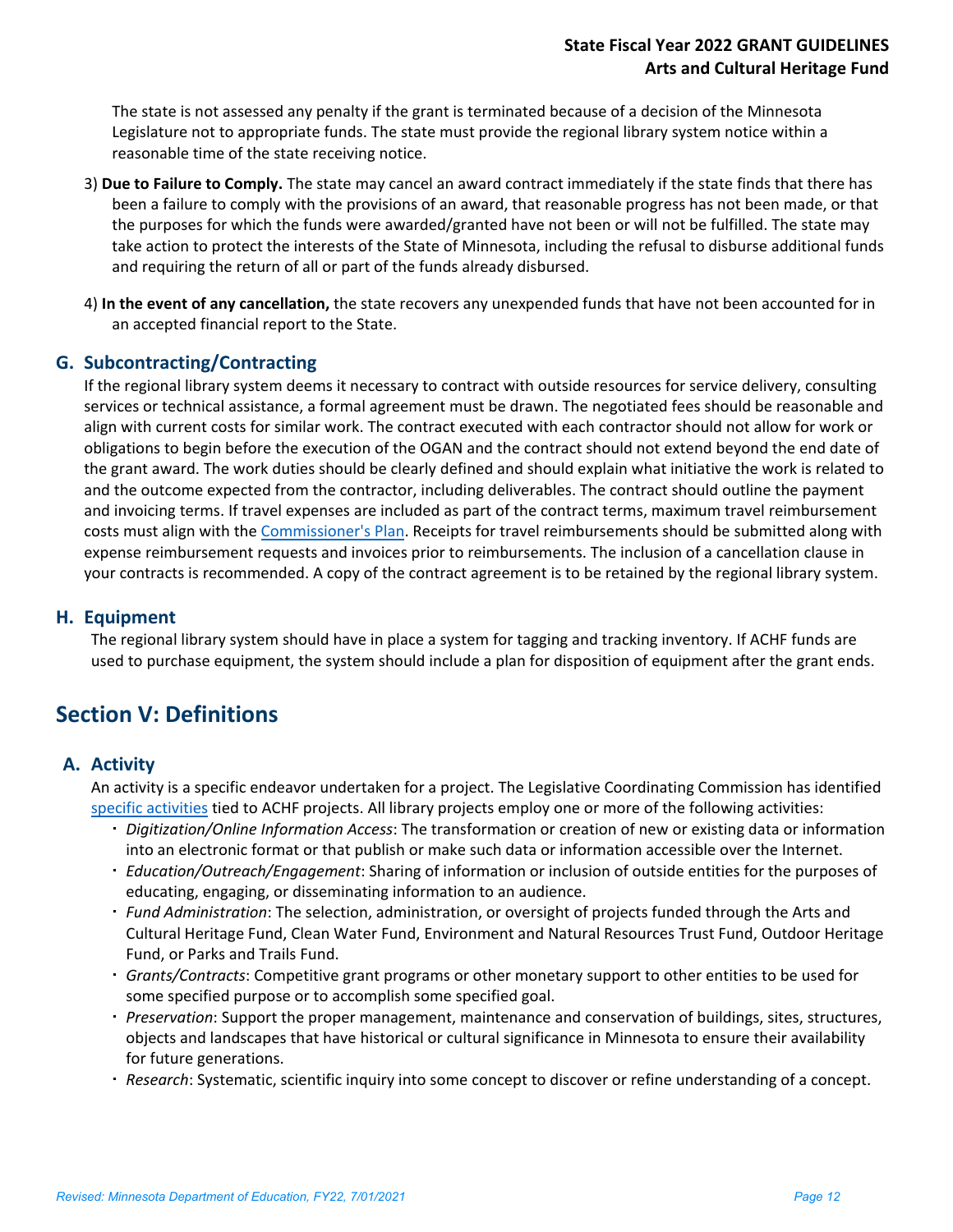#### **B. Administration**

General costs incurred to support a project, including costs referred to as "indirect" or "overhead" costs. Such costs are to be directly related to and necessary for the project. This may include, but is not limited to: accounting, clerical support, executive, managerial and supervisory personnel, facilities management, office equipment and supplies, human resources, information technology, communications, insurance, legal services, purchasing, rent/lease, and security.

The Legislative Coordinating Commission released a [guidance memo](https://drive.google.com/file/d/0B3ls96yJzWR4S1pSYTJoVGkyYWM/view?usp=sharing) in December 2011 regarding administration. Additional information about administration can be found in a [guidance document](https://mn.gov/mmb/assets/MMB%20Final%20Legacy%20Fund%20Guidance%20Update%20Feb%209%202017_tcm1059-282041.pdf) from Minnesota Management and Budget (MMB).

#### **C. Budget Revision Form**

Budget revision forms (BRF) are supplied to regional library systems by MDE grants staff and used to notify MDE of adjustments to budget lines. You may request and/or submit a BRF to MDE at any time during the life of the grant. MDE may request that a regional library system submit a BRF if a recently received FRF varies significantly from approved budget lines. Total budget line item deviations exceeding 10% of the total award must be approved in writing by MDE prior to the regional library system incurring the expenditure.

#### **D. Direct Expenses**

Direct expenses are defined as any costs directly related to and necessary for the project. Direct expenses should be reported as all the costs that went toward a project—both in-kind (i.e. leveraged) and appropriated (i.e. funding amount). Please refer to the Legislative Coordinating Commission's December 2011 [guidance memo](https://drive.google.com/file/d/0B3ls96yJzWR4S1pSYTJoVGkyYWM/view?usp=sharing) regarding direct expenses.

#### **E. Financial Reporting Form**

Financial Reporting Forms (FRF) are used by MDE to track expenditures by fiscal year allotment. FRFs are supplied to regional library systems by MDE grants staff on a quarterly basis.

#### **F. Full Time Equivalent (FTE)**

When calculating FTE in terms of ACHF, consider only positions your system has created expressly to carry out ACHF work. Examples include new staff hired by Minnesota Public Television to create new Legacy-funded programming, or staff hired by a state agency to implement Legacy programs. The FTE should be calculated as the total number of hours planned for the position divided by 2,088. The calculation of the FTE should be for the portion of the position paid for with Legacy funds. Please refer to the Legislative Coordinating Commission's December 2011 [guidance memo](https://drive.google.com/file/d/0B3ls96yJzWR4S1pSYTJoVGkyYWM/view?usp=sharing) regarding direct expenses.

#### **G. Interim Progress Report**

On September 30 of each year, the regional library system submits an Interim Progress Report (IPR) for each fiscal year of funding that it is still spending. Interim Progress Reports consist of an Executive Summary form and a spreadsheet with detailed project information. MDE is required to submit the IPR spreadsheet to the Legislative [Coordinating Commission](https://www.revisor.mn.gov/statutes/?id=3.303) (LCC). The LCC then posts the project information on the [Legacy website.](http://www.legacy.leg.mn/sites/default/files/resources/HouseLegislativeGuide.pdf) MDE posts information from the IPR Executive Summary to the Legacy website.

#### **H. Outcomes and Outputs**

According to [Minnesota Statutes § Chapter 129D, Section 17,](https://www.revisor.mn.gov/statutes/?id=129D.17) a project receiving funding from ACHF must include measurable outcomes, and a plan for measuring and evaluating the results. An outcome is the intended result of a project that reflects a change in the participant's knowledge, skills, abilities, attitudes or quality of life. Libraries also collect and report on outputs of ACHF projects. Outputs – things that can be counted – are numerical data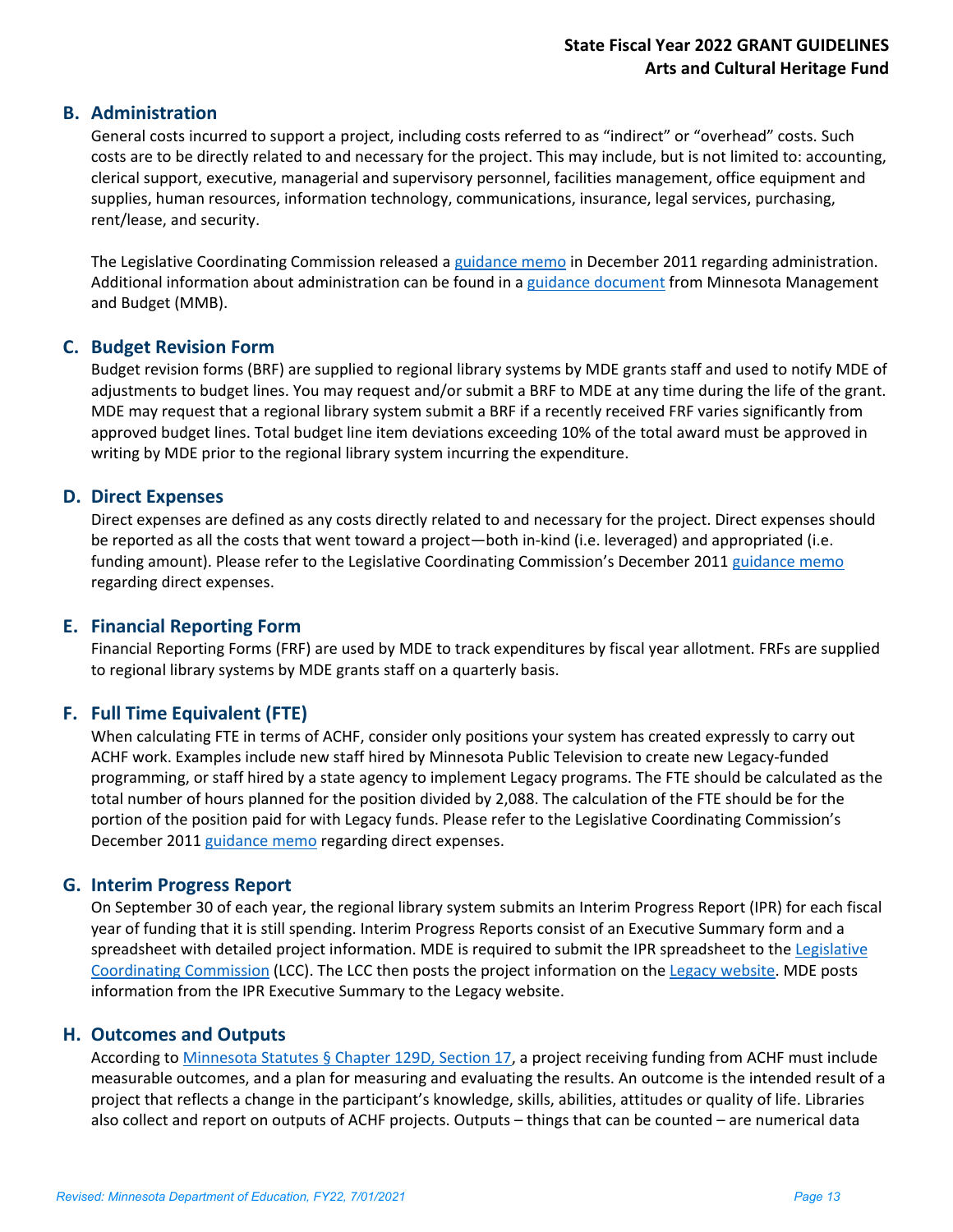collected on projects. In the case of ACHF reporting, libraries report on the number of partnerships, total number of projects and attendance.

#### **I. Partnerships**

I[n Minnesota: State of Innovation,](http://www.legacy.leg.mn/sites/default/files/resources/ACHFFinal.pdf) an increase in collaboration is listed as a guiding principle of ACHF as well as a ten-year plan goal. Libraries are encouraged to leverage partnerships and collaborations through ACHF projects. A project partner is a cooperating institution that contributes resources (materials/funds/staff) to the ACHF project. For more information, the Minnesota Historical Society created a [useful resource that defines partnership](http://legacy.mnhs.org/partnershipgrants) in the context of its ACHF program.

#### **J. Project**

A project is a specific educational opportunity—in the form of either a single program/event or a series of programs/events—undertaken to meet one or more goals of ACHF funding.

#### **K. Statewide Initiative**

A statewide initiative is a project that at least six regional systems contribute toward. The participating regions designate a fiscal agent who collects funds and manages the financial aspects of the project. The regional library systems are responsible for reporting their contribution to the statewide initiative in their Interim Progress and Completion Reports. The statewide initiative's fiscal agent is responsible for compilation and submission of statewide initiative project(s) Interim Progress and Completion Reports.

#### **L. Supplant vs. Supplement**

ACHF monies cannot be used to replace or reduce (i.e. supplant) a library's normal funding stream for activities. ACHF monies are to support library projects that are *in addition* to those supported with state or local funds (i.e. supplement). The [Constitution of the State of Minnesota](https://www.revisor.mn.gov/constitution/#article_11) states that "…funds are used to supplement and not to substitute for traditional sources of funding."

## **Section VI: Contact Information**

#### **MDE Authorized Representative**

Ashley Bieber, Library Development and Early Literacy Services Specialist Minnesota Department of Education, State Library Services 1500 Highway 36 West, Roseville, MN 55113 Phone: 651-582-8849 Email: [ashley.bieber@state.mn.us](mailto:ashley.bieber@state.mn.us)

#### **MDE Grant Specialist**

Deb Rose, Grant Specialist Minnesota Department of Education, Grants Division 1500 Highway 36 West, Roseville, MN 55113 Phone: 651-582-8853 Email: [debra.rose@state.mn.us](mailto:debra.rose@state.mn.us)